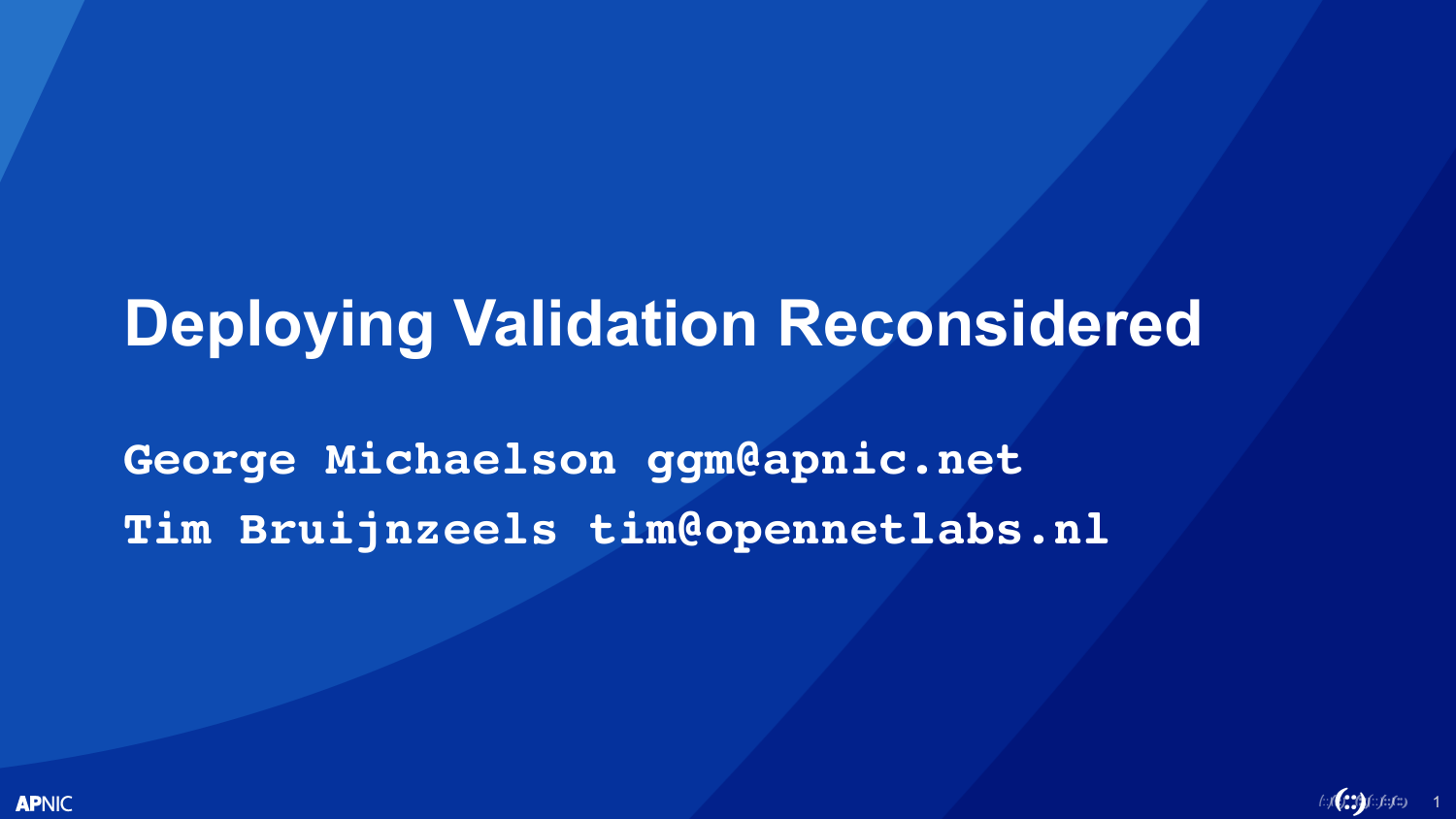### **Problem Statement**

- Deployment requires three things in coordination [\*]
- 1. Available code to sign and validate objects under the new OID
- 2. Agreement to move to the new model by relying parties and signers
- 3. A decision about how to move
	- Either it's like a flag-day as in RFC6916
	- Or it's a mixed-mode operation in one tree

#### [\*] In no implied order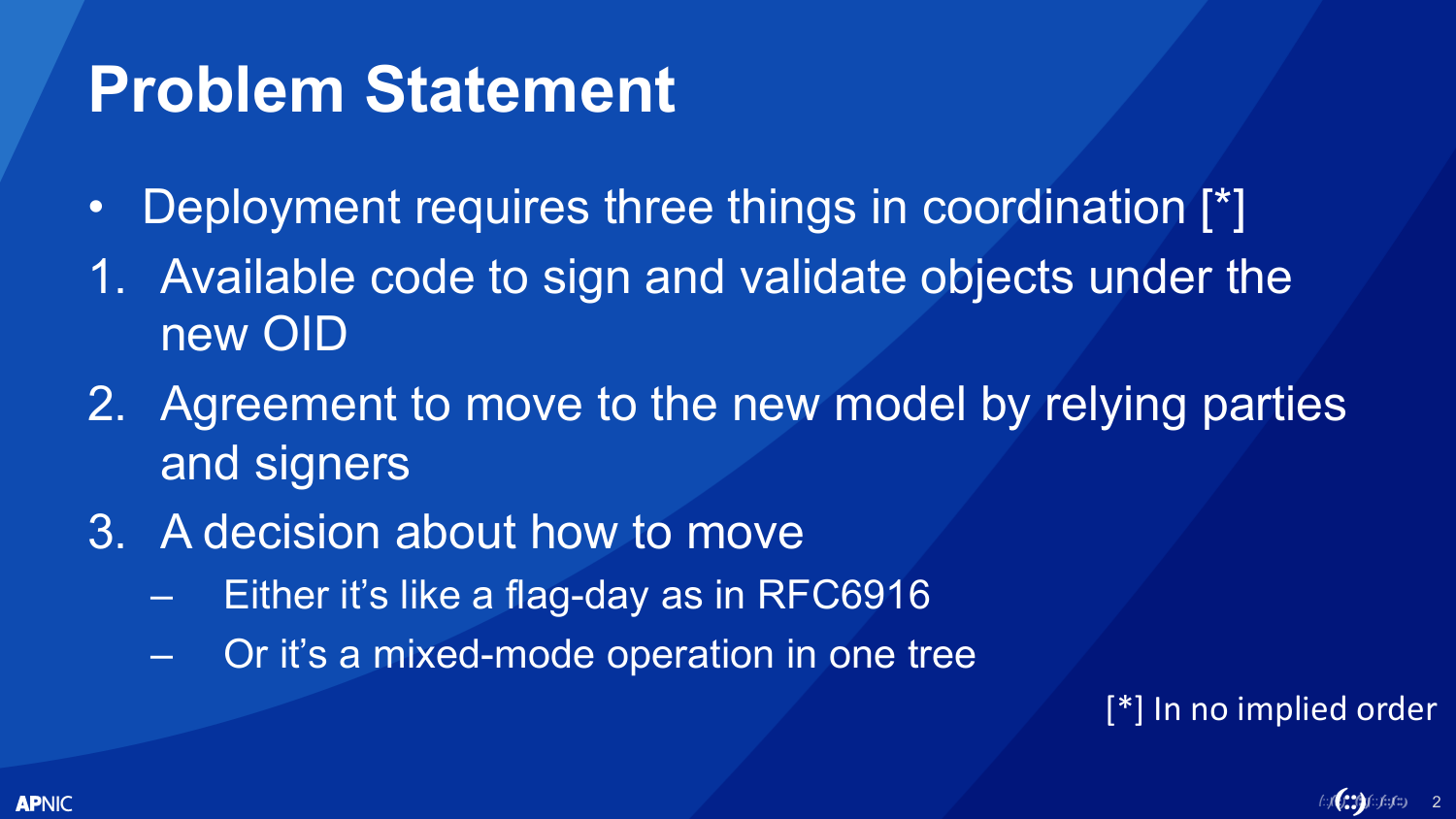# **Available code to sign and verify**

- Code changes for signers are minimal
	- If it's a flag-day. Its "one line" to move to the new OID in the code which mints certificates with the private key
	- If it's mixed-mode, it's the option to choose the OID, and UI or protocol changes to support specification of which OID is to be used in the specific moment of signing
- Code changes for verifiers are less easy
	- Can minimally change to permit new OID, for 'fully covered' case
		- Change to handle oversign properly requires more work
			- Parse out and hold the valids, flag the overclaim, move on
			- Transition moments through intermediate objects. New data structures…

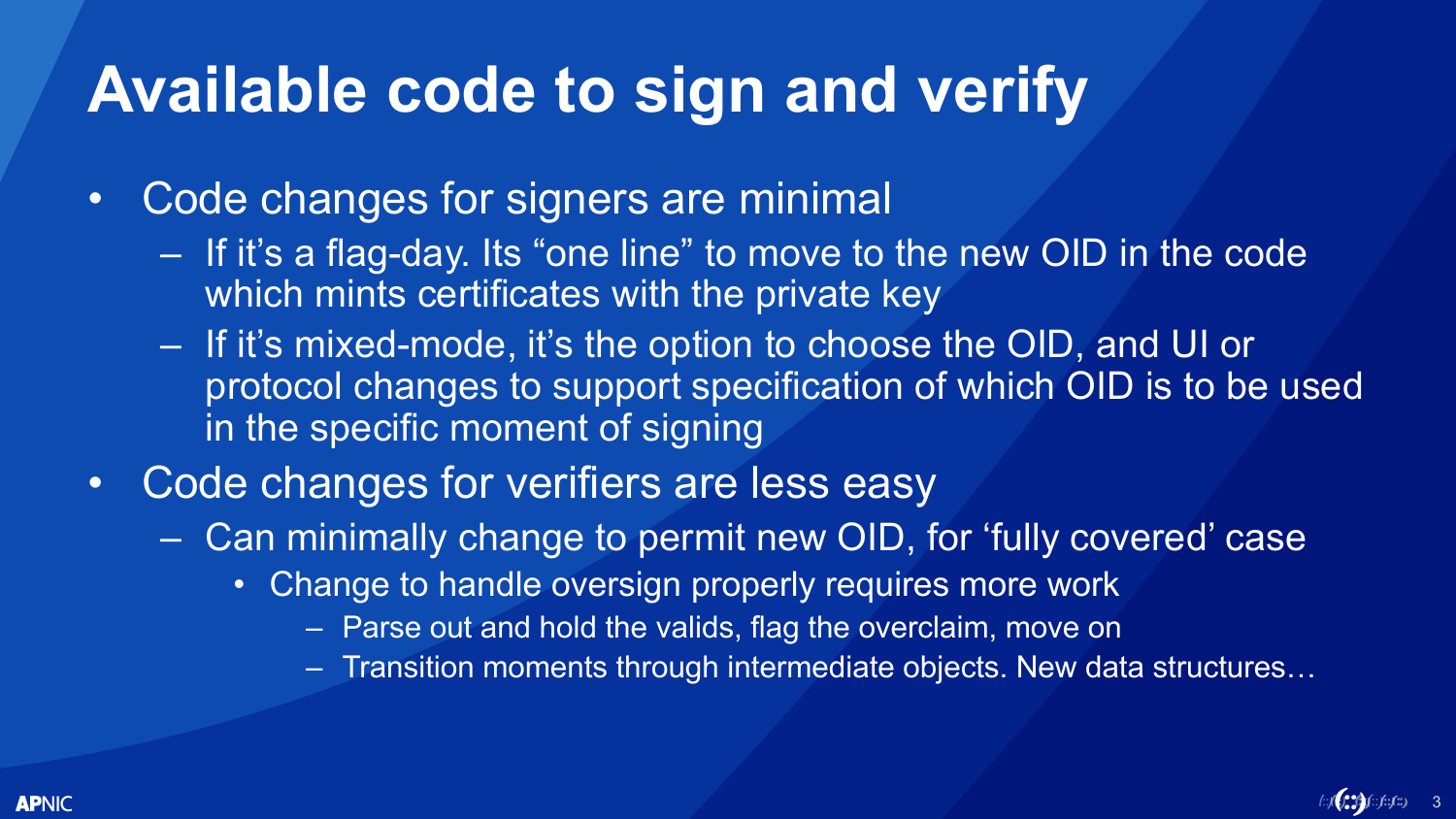# **Available code (continued)**

- None of the deployed CA/Signers appears ready yet – but its trivial
- (I believe) RIPE Validator team has at least discussed modified validation and may have code in test
- RPSTIR, Dragon Research not believed to have code
- We have an explicit dependency in the APNIC region on dragon s/w
	- 3-4 NIR using Dragon for signing (JPNIC, CNNIC in deployment or near, TWNIC, IDNIC in internal test)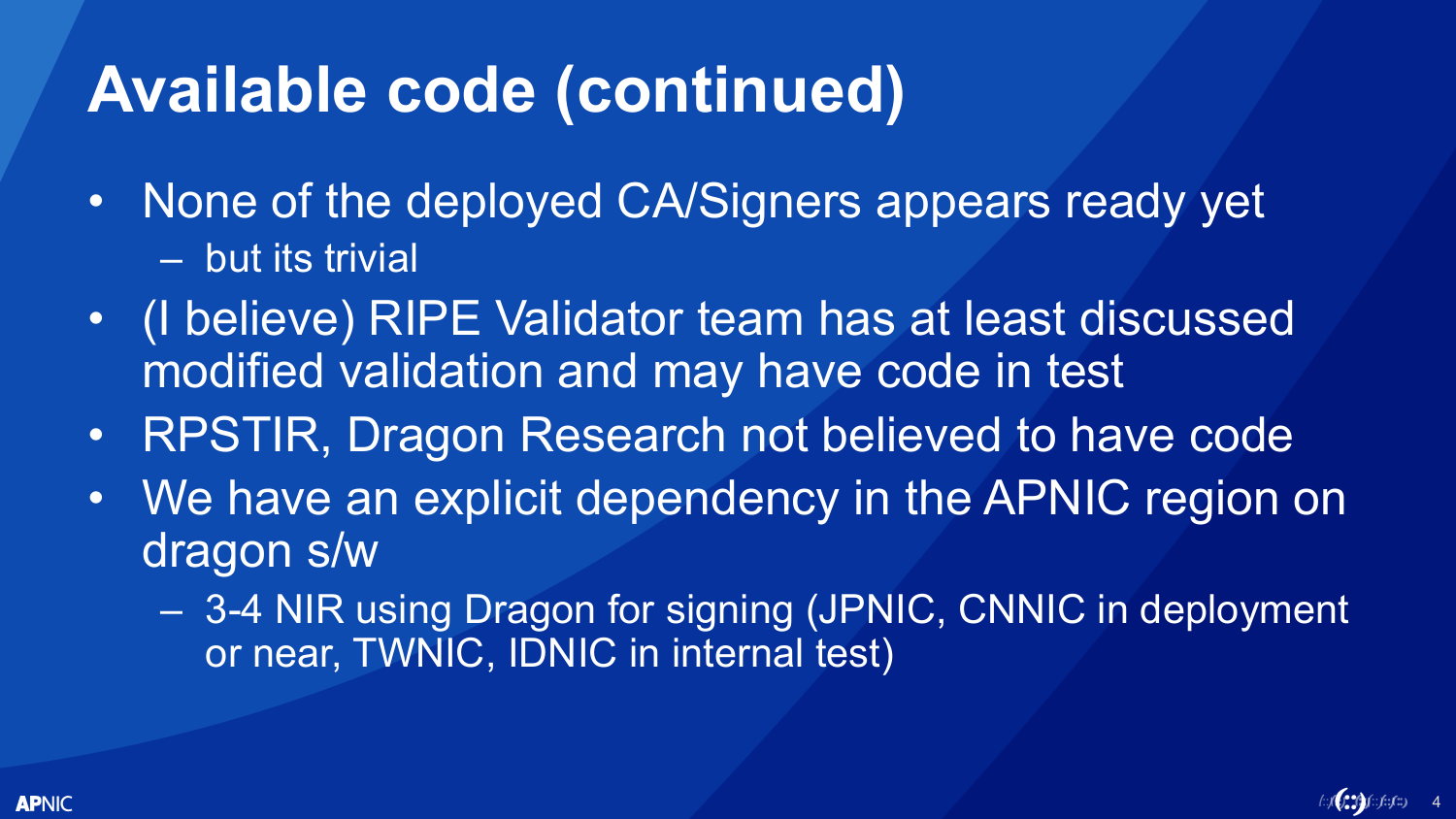### **Agreement to move to the new model by relying parties and signers**

- There has been no active engagement to discuss a timeline.
- We (the RIR) wish to propose July 2019 as a "flag day" to give one year to prepare to migrate

• We want to go into the \*-NOG and other forums to seek consensus to move from operators and related parties

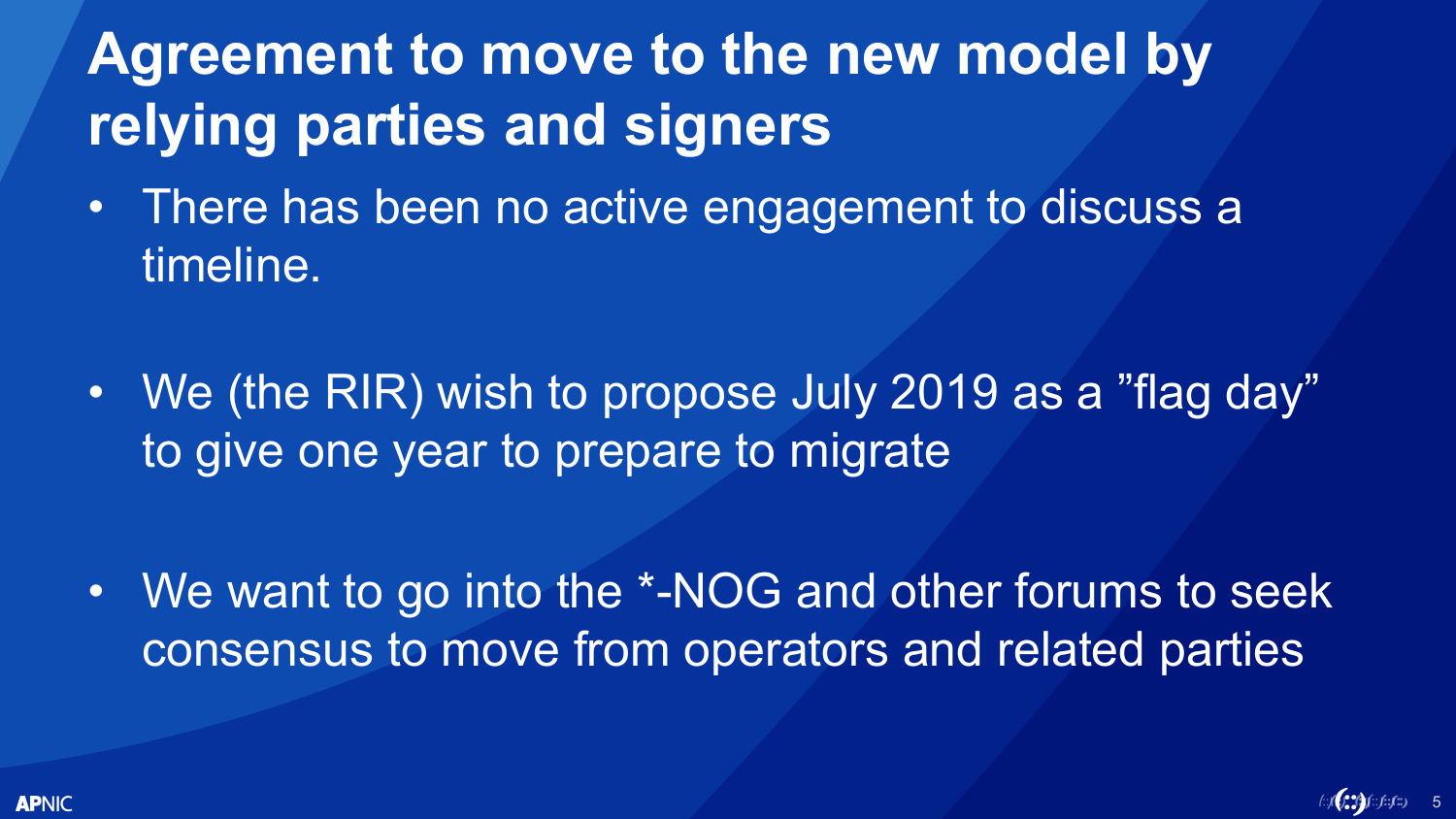# **What kind of deployment?**

- "there can only be one" (OID) demands flag day
	- Analogous to RFC6916
	- All or nothing, but simple
	- Transition happens through a staged window of dual state
- "we can mix it up"
	- Operate mixed-mode, signing CA determines setting over child
	- RIRs seek flag-day to release TAL which bear the new OID
	- Still requires acceptance of the new OID to deploy TAL so still carries the need for consensus in code and userbase

6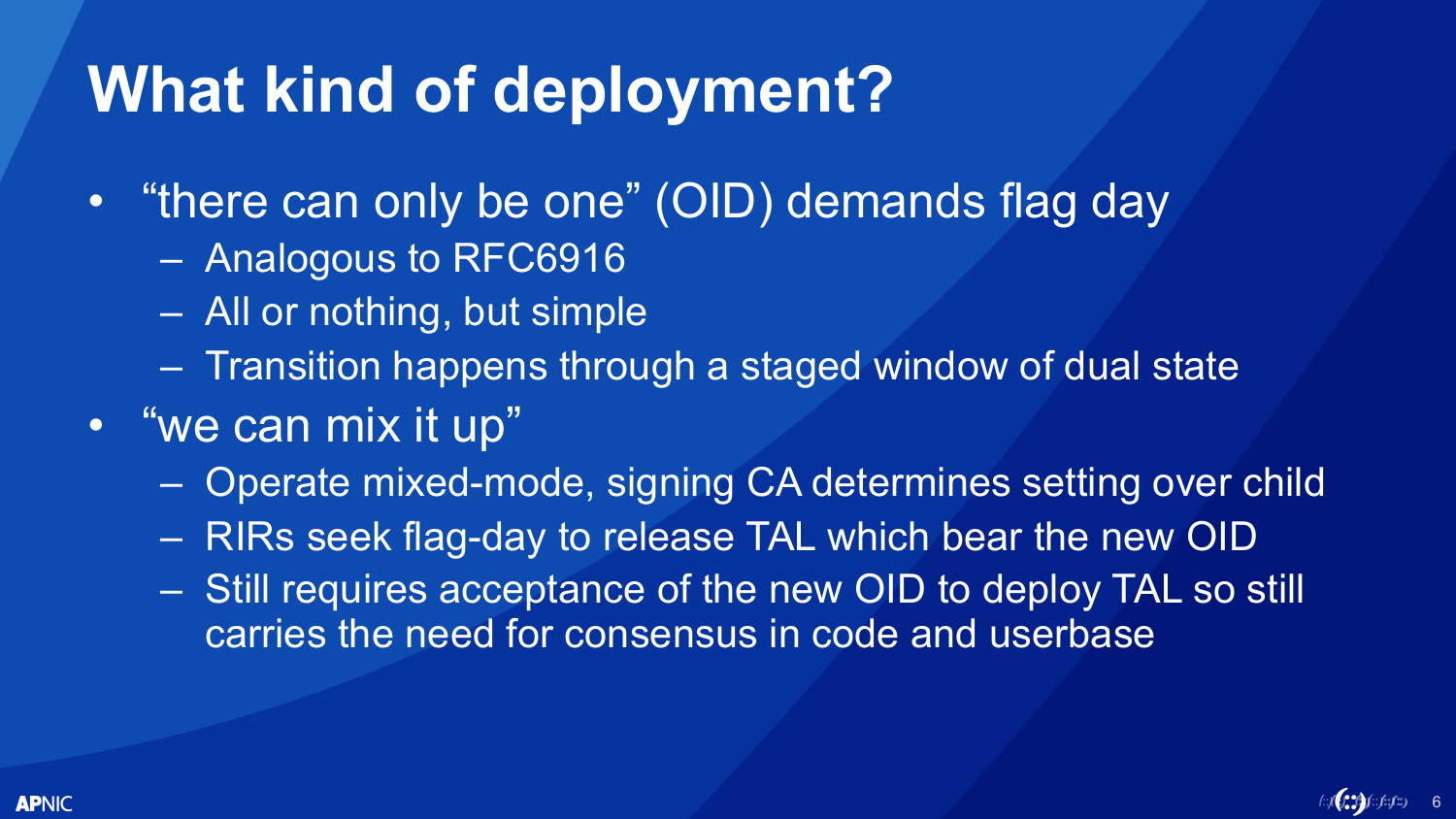# **Tri-partite deployment deadlock**

• Can't move without code

• Can't move without consent/agreement by RPs and Cas

• Can't deploy new TAL without either of the above

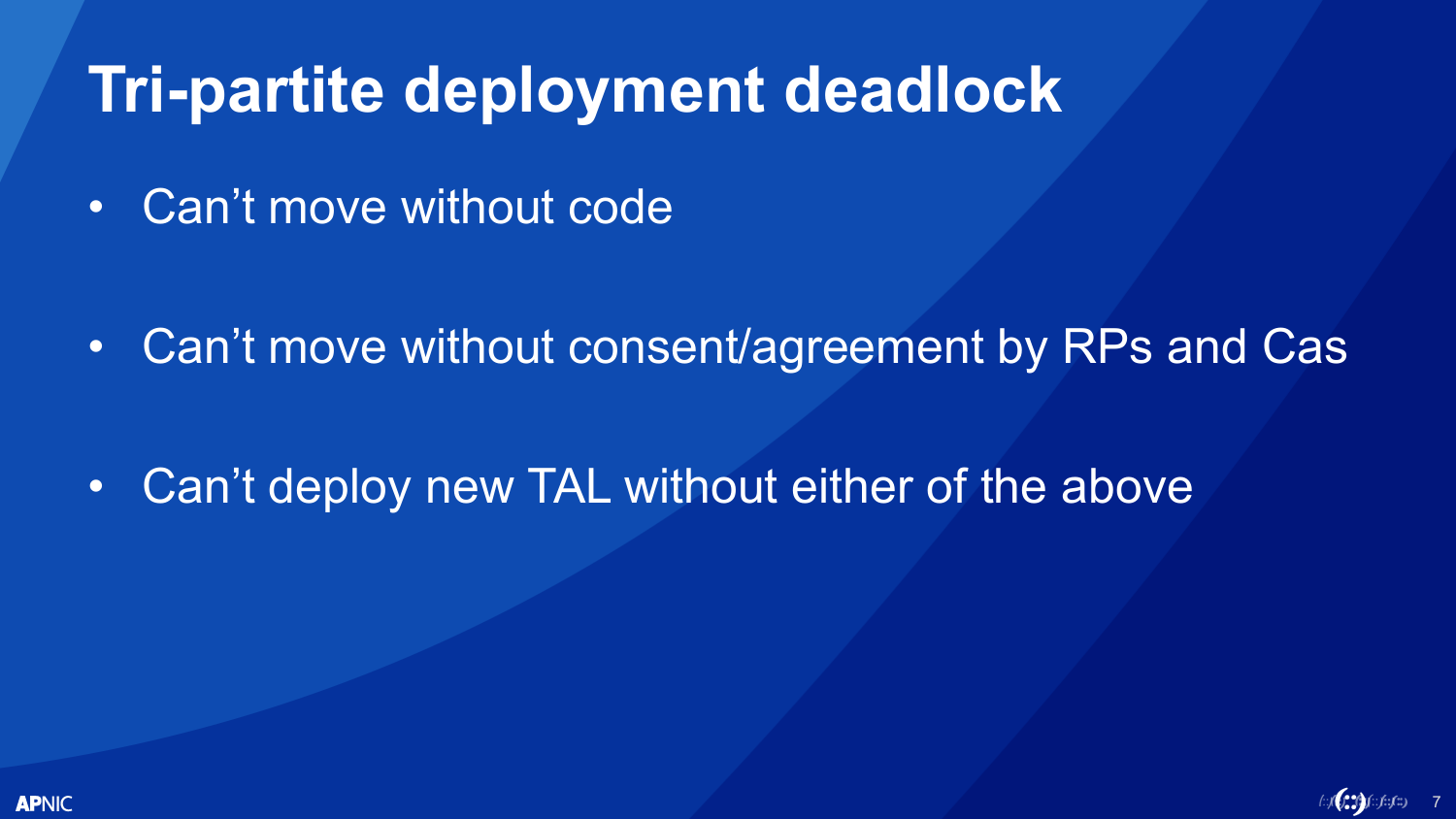# **Who is "in the system" as RPs?**

- 178 unique ASNs over 302 IP addresses in rsync
- 39 unique ASNs over 65 IP addresses in rrdp
	- Of which half are demonstrably RIPE code (User Agent Strings) – All of whom also appear in Rsync logs, fetching CA under TAL
- Allowing for "don't upgrade", possibly more using RIPE code but certainly not most
- The majority of seen clients are probably using Dragon Research or RPSTIR



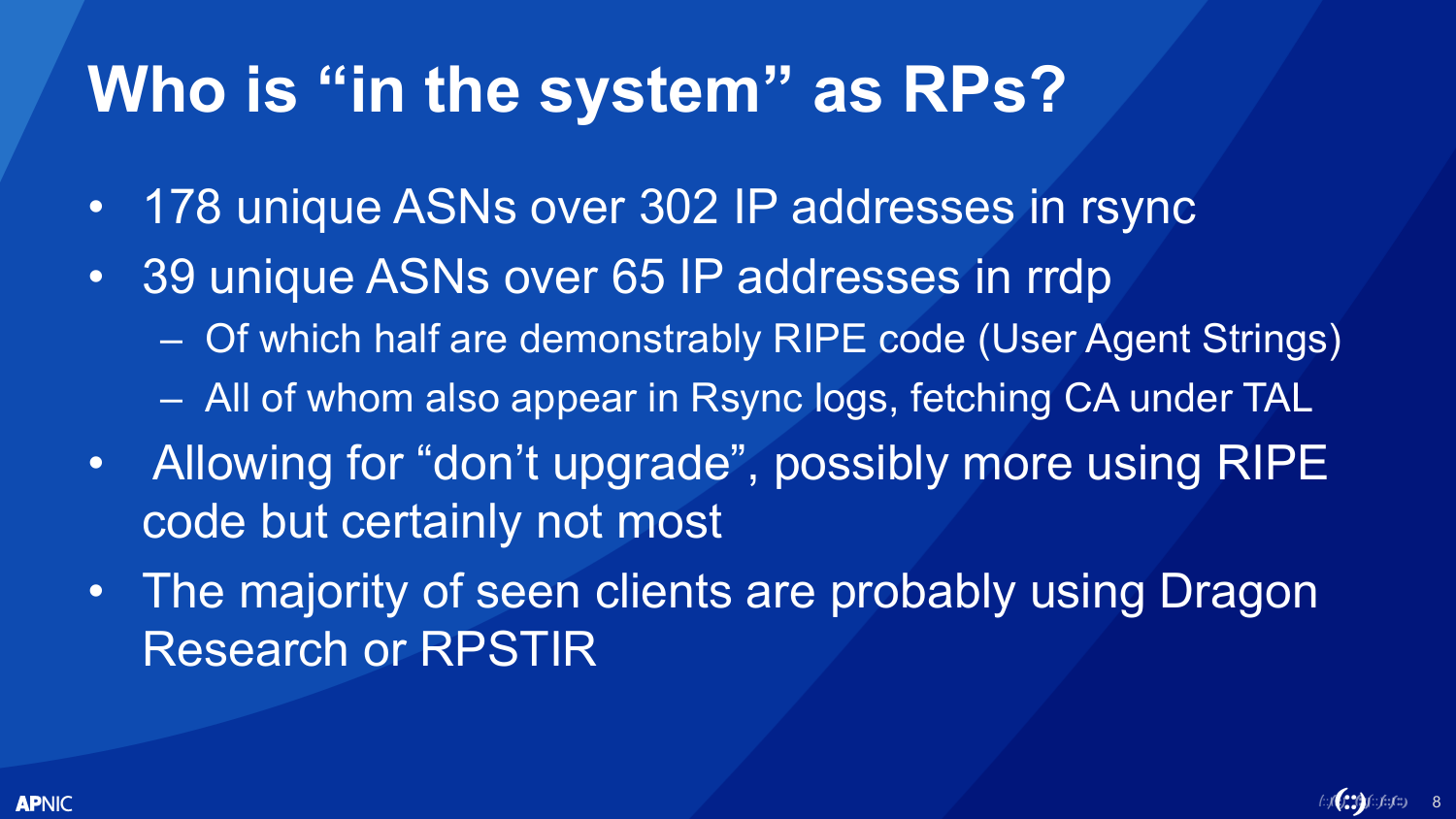|                | <b>CC</b>              |                | <b>CC</b> |                 | <b>CC</b> |                | <b>CC</b> |
|----------------|------------------------|----------------|-----------|-----------------|-----------|----------------|-----------|
| 38             | <b>US</b>              | 23             | <b>DE</b> | 14              | <b>RU</b> | 12             | <b>NL</b> |
| 11             | $\mathsf{JP}$          | 9              | <b>FR</b> | $6\phantom{1}6$ | CN        | 5              | ZA        |
| 5              | <b>GB</b>              | 5              | <b>CH</b> | 3               | CZ        | 3              | CA        |
| $\overline{2}$ | <b>UA</b>              | $\overline{2}$ | <b>TH</b> | $\overline{2}$  | <b>SE</b> | $\overline{2}$ | PT        |
| $\overline{2}$ | <b>NZ</b>              | $\overline{2}$ | <b>NO</b> | $\overline{2}$  | <b>MU</b> | $\overline{2}$ | LU        |
| $\overline{2}$ | $\mathsf{I}\mathsf{T}$ | $\overline{2}$ | HU        | $\overline{2}$  | <b>GR</b> | $\overline{2}$ | <b>BG</b> |
| $\overline{2}$ | <b>AU</b>              | $\overline{2}$ | AT        | $\mathbf{1}$    | ZZ        | $\mathbf{1}$   | <b>VN</b> |
| $\mathbf{1}$   | <b>UY</b>              | $\mathbf{1}$   | <b>TW</b> | $\mathbf{1}$    | <b>SK</b> | $\mathbf{1}$   | SI        |
| $\mathbf{1}$   | <b>RS</b>              | $\mathbf{1}$   | <b>RO</b> | $\mathbf{1}$    | QA        | $\mathbf{1}$   | PL        |
| $\mathbf{1}$   | <b>MY</b>              | $\mathbf{1}$   | <b>MV</b> | $\mathbf{1}$    | MN        | $\mathbf{1}$   | <b>MG</b> |
| $\mathbf{1}$   | LV                     | $\mathbf{1}$   | <b>KR</b> | $\mathbf{1}$    | ID        | $\mathbf{1}$   | <b>EC</b> |
| $\mathbf{1}$   | <b>CY</b>              | $\mathbf{1}$   | <b>CR</b> | $\mathbf{1}$    | <b>BT</b> | $\mathbf{1}$   | <b>BR</b> |
| $\mathbf{1}$   | <b>BE</b>              | $\mathbf{1}$   | <b>AR</b> | $\mathbf{1}$    | AM        |                |           |